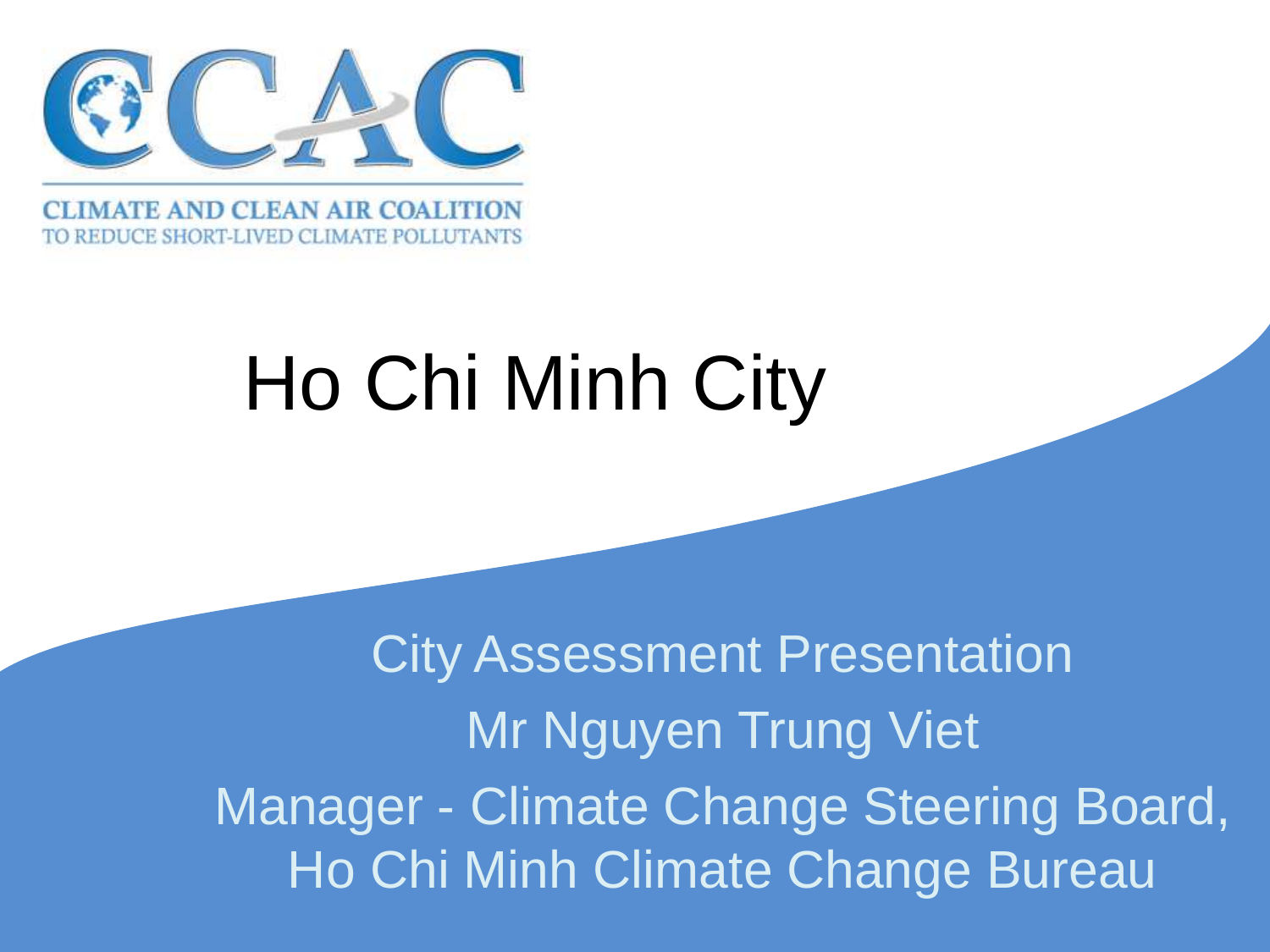

### General Information



- Ho Chi Minh city is the largest city of Vietnam
- Center of economic, culture, industry, and services
- Located in the south of Vietnam
- Area 2095 km<sup>2</sup> (urban area 494 km<sup>2</sup>)
- Tropical climate, average temperature is 28 °C
- Precipitation about 2,000 mm in six month rainy season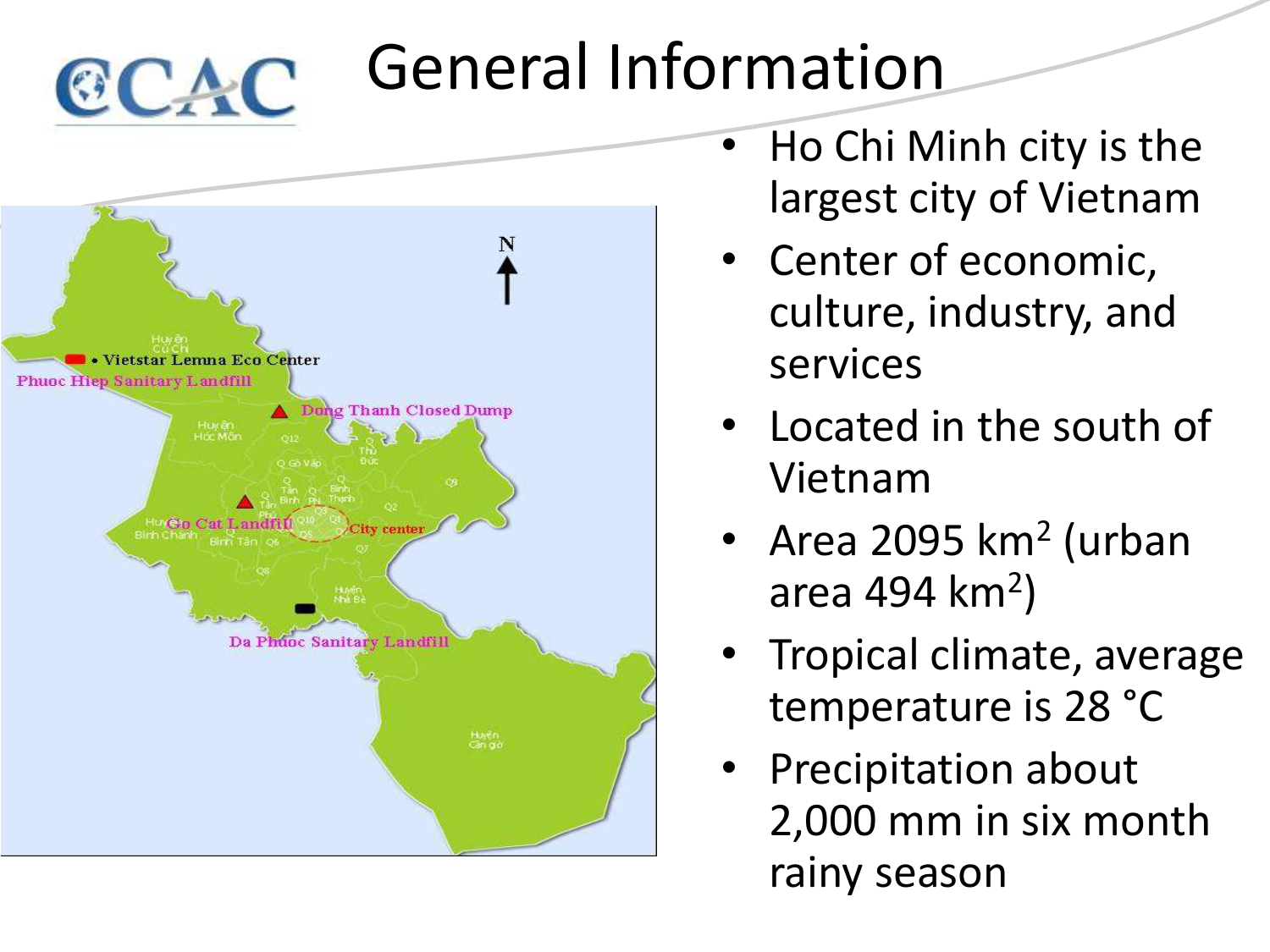

# General Information

- Population 7,162,864 (2009) growth rate 3.1%/ year
- Estimated current population of 10 million, increasing to 13.9 million by 2025
- GDP \$3,700 per capita, growth rate about 10%
- Ho Chi Minh represents 20.2% GDP earning and 27.9% industrial output of Vietnam

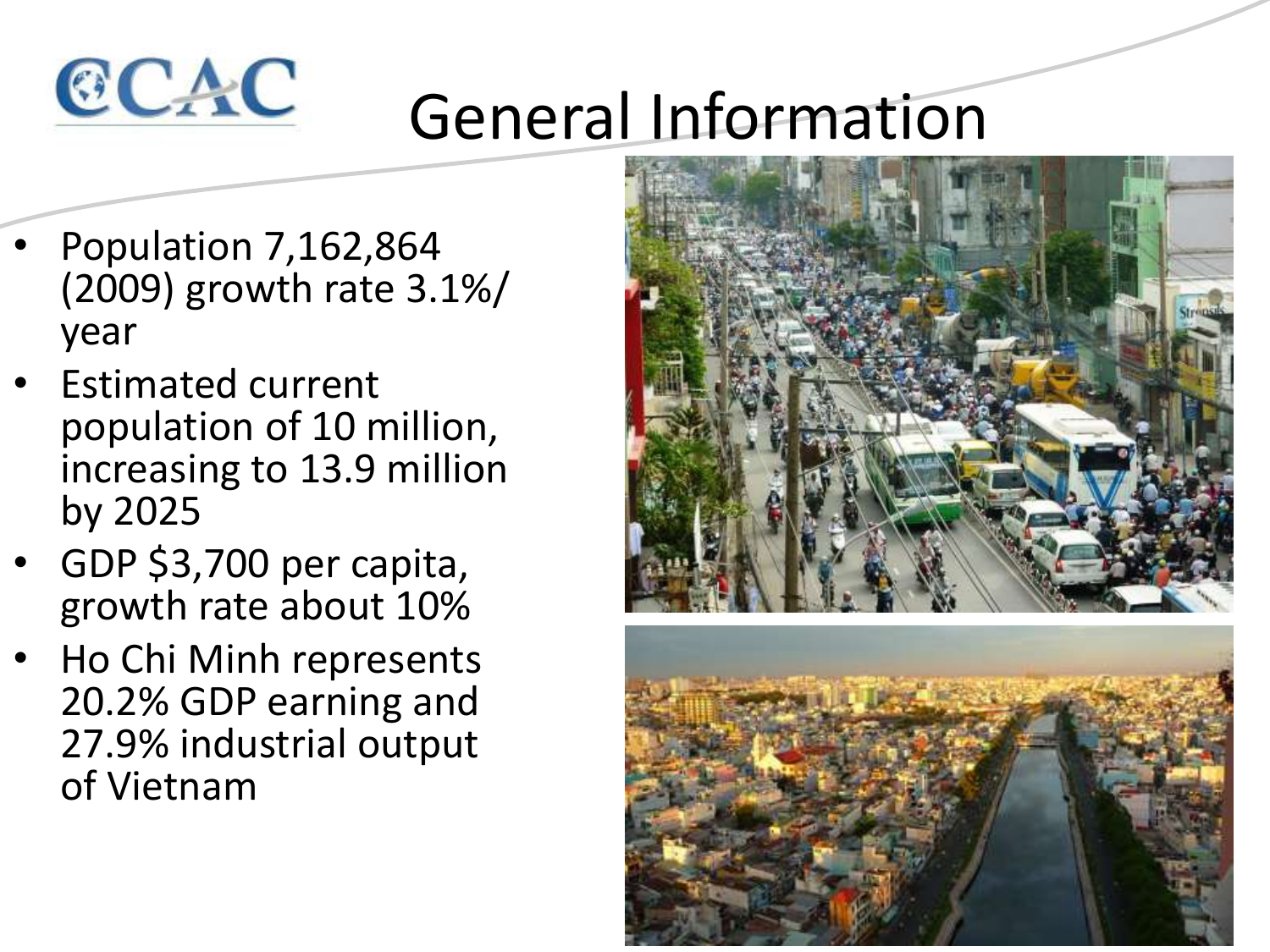

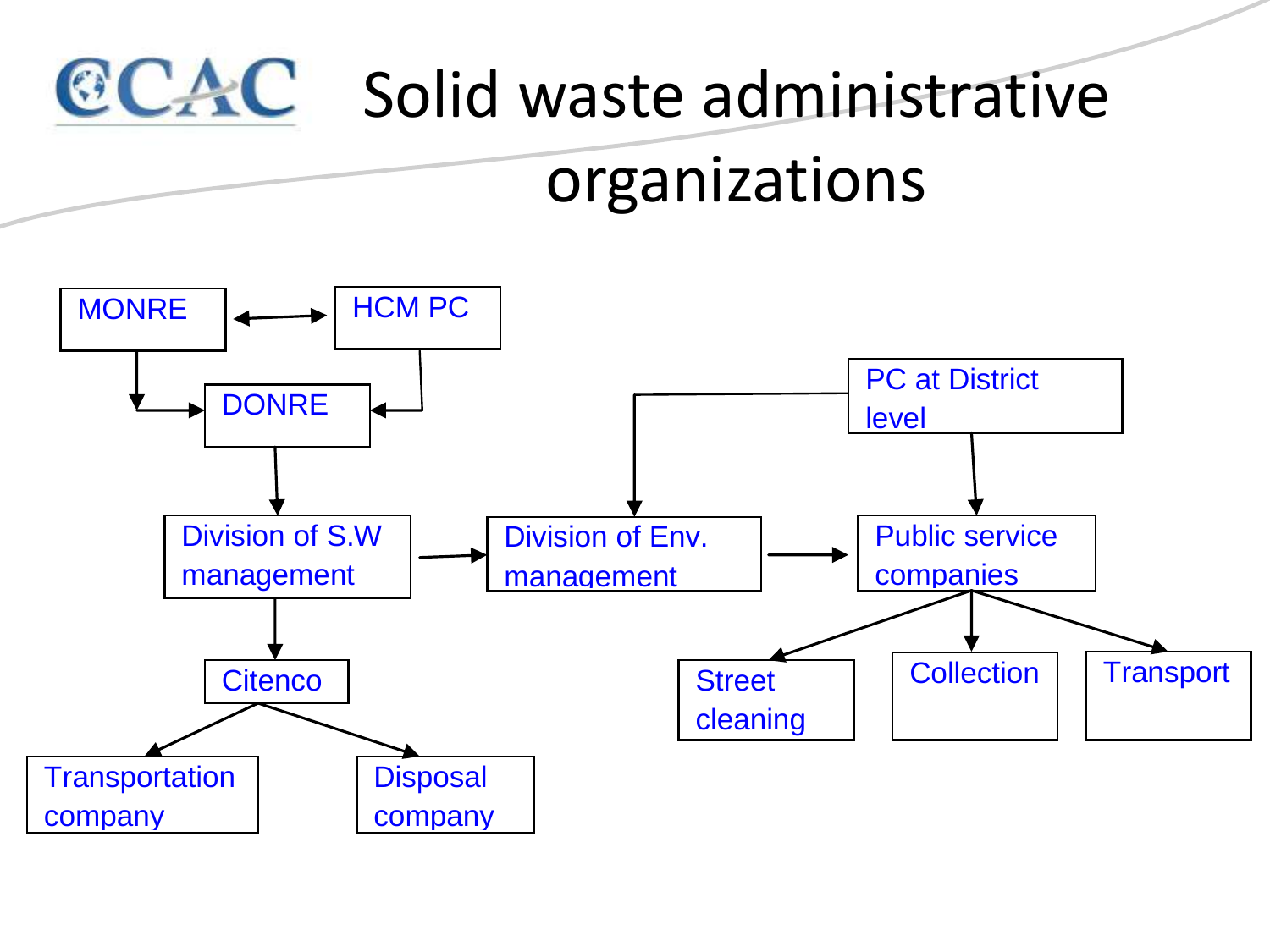# Annually 6 to 8 %increase in domestic waste collection

|      | Waste generated per capita | <b>Waste collected</b> |
|------|----------------------------|------------------------|
| Year | (kg/person/day)            | (tons/day)             |
| 1996 | 0.61                       | 2900                   |
| 1998 | 0.51                       | 2570                   |
| 2000 | 0.78                       | 4070                   |
| 2002 | 0.77                       | 4300                   |
| 2004 | 0.76                       | 4610                   |
| 2006 | 0.81                       | 5200                   |
| 2008 | 0.79                       | 5530                   |
| 2010 | 0.81                       | 6320                   |
| 2012 | 0.81                       | 7450                   |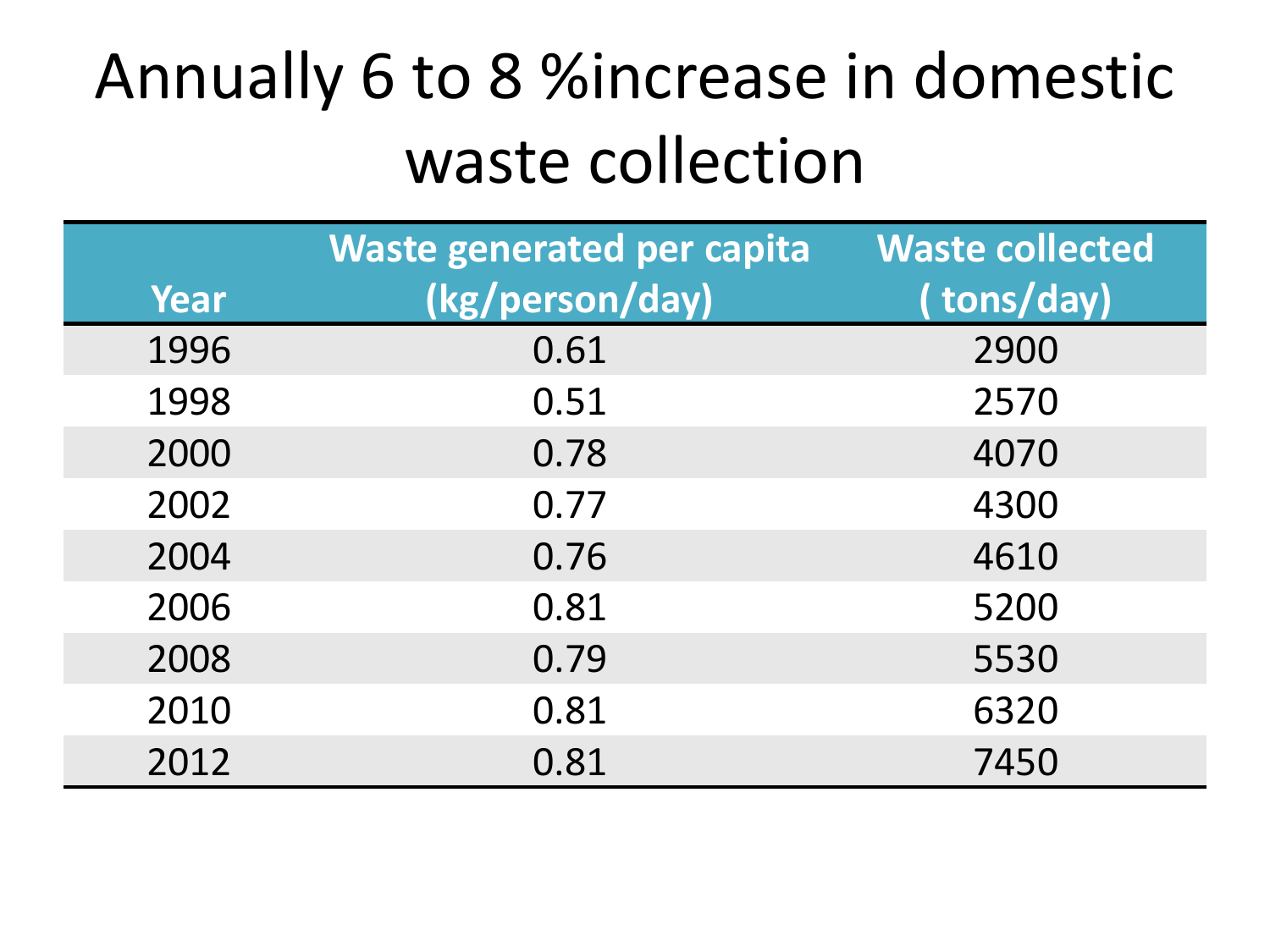# **CCAC** Domestic waste management

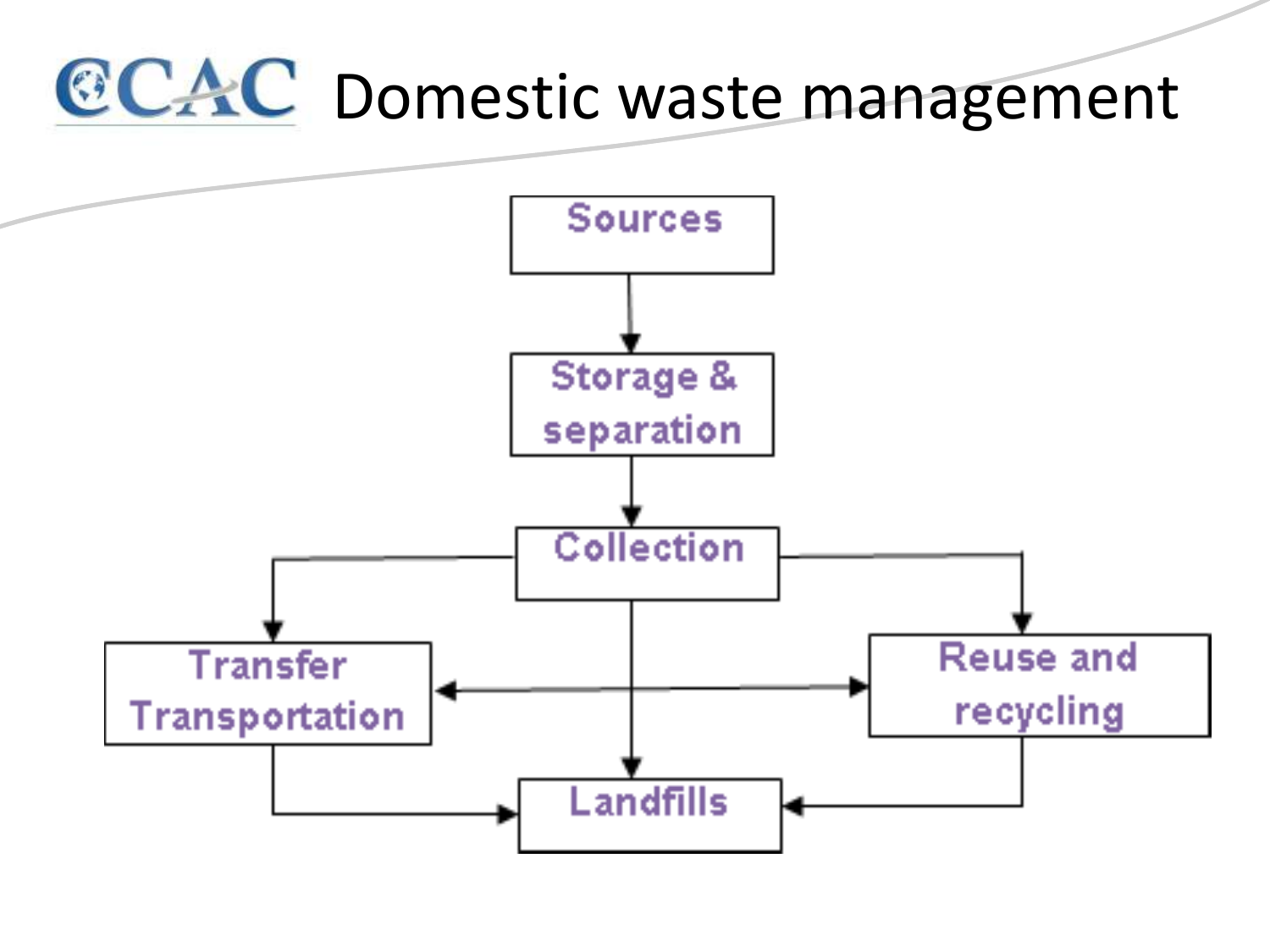

### Composition of domestic solid waste

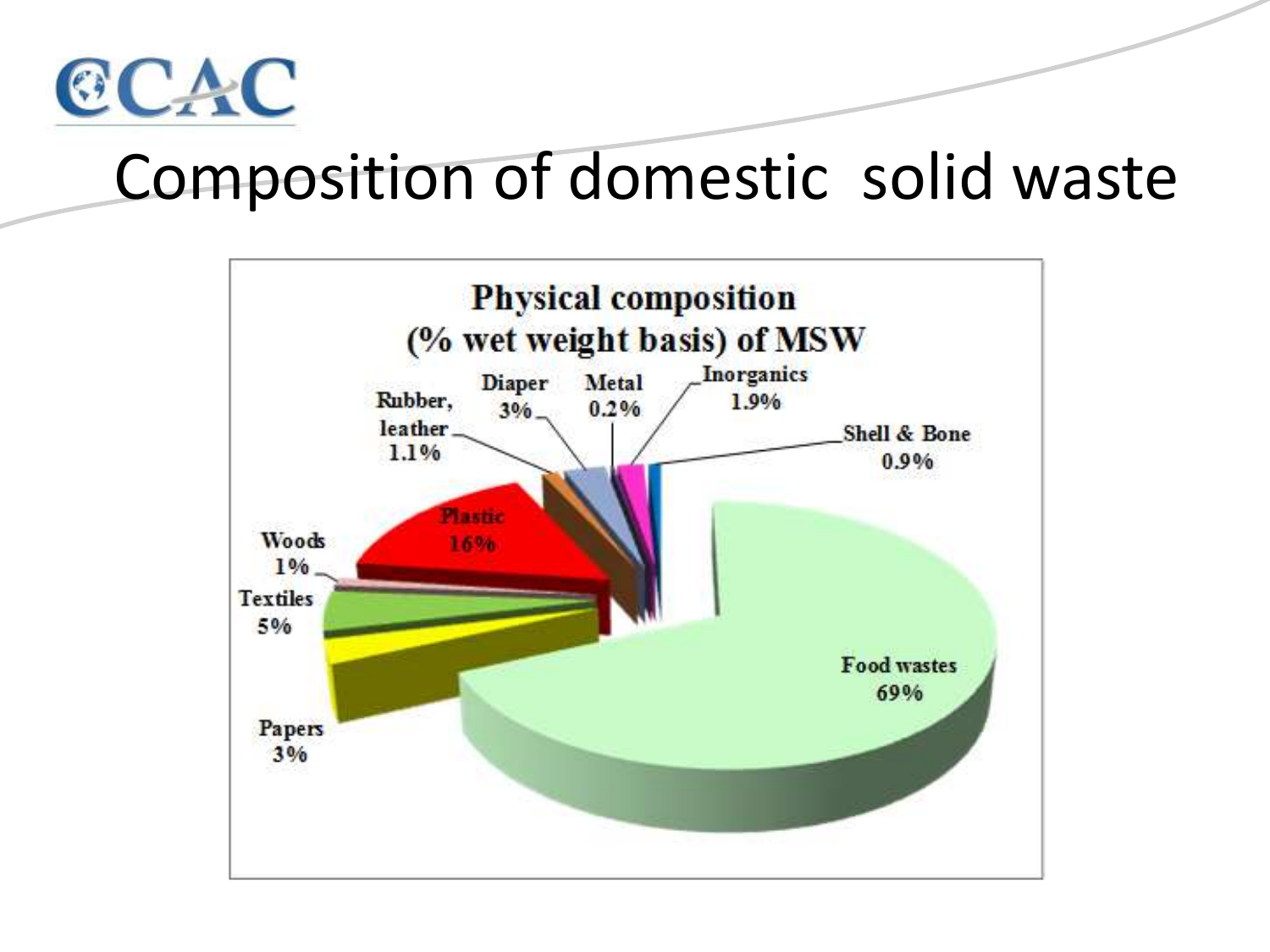

## Collection, transfer, and transportation

#### • Door-to-door collection

- $\triangleright$  Private groups (70%) and public groups (30%)
- 5400 workers using 200 small trucks, 1000 three-wheelers, and 2500 handcarts
- **Transfer**
- $\geq$  380 meeting points and 32 transfer stations
- **Transportation**
- $\triangleright$  Citenco (53%), public service companies (30%), and Cong Nong Co-operation (17%)
- $\geq$  570 trucks, capacity 5 to 15 tons

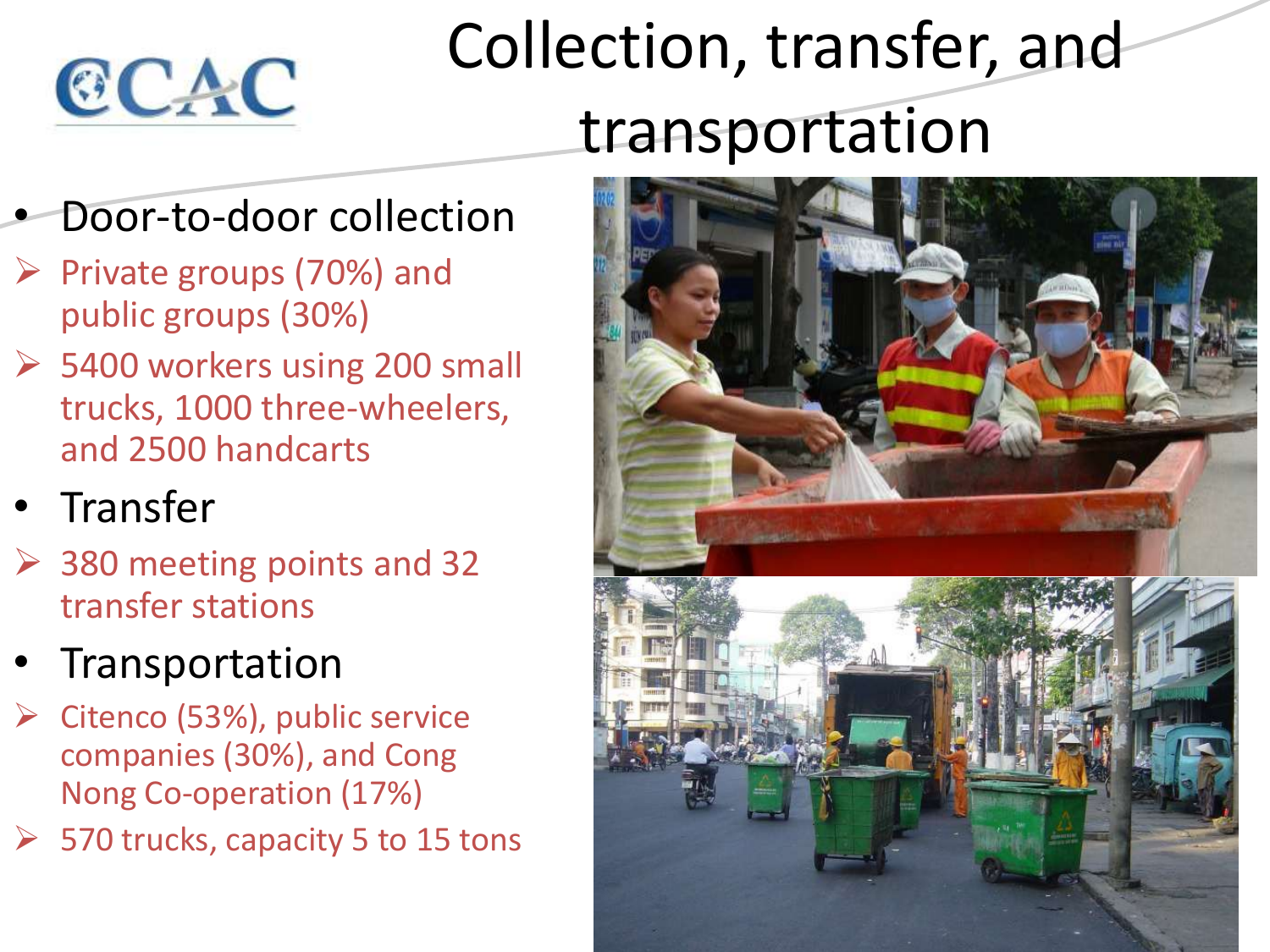#### CCAC Treatment and disposal

- Disposal mostly in landfills
- $\triangleright$  Phuoc Hiep landfill, 660 ha, about 3500 tonnes/day
- Da Phuoc landfill, 640 ha, about 3500 tonnes/day
- $\triangleright$  Thu Thua landfill, 1760 ha in Long An, future
- **Compost**
- $\triangleright$  Viet star compost, receives 450 tonnes, discharge 200 tonness back to landfill daily

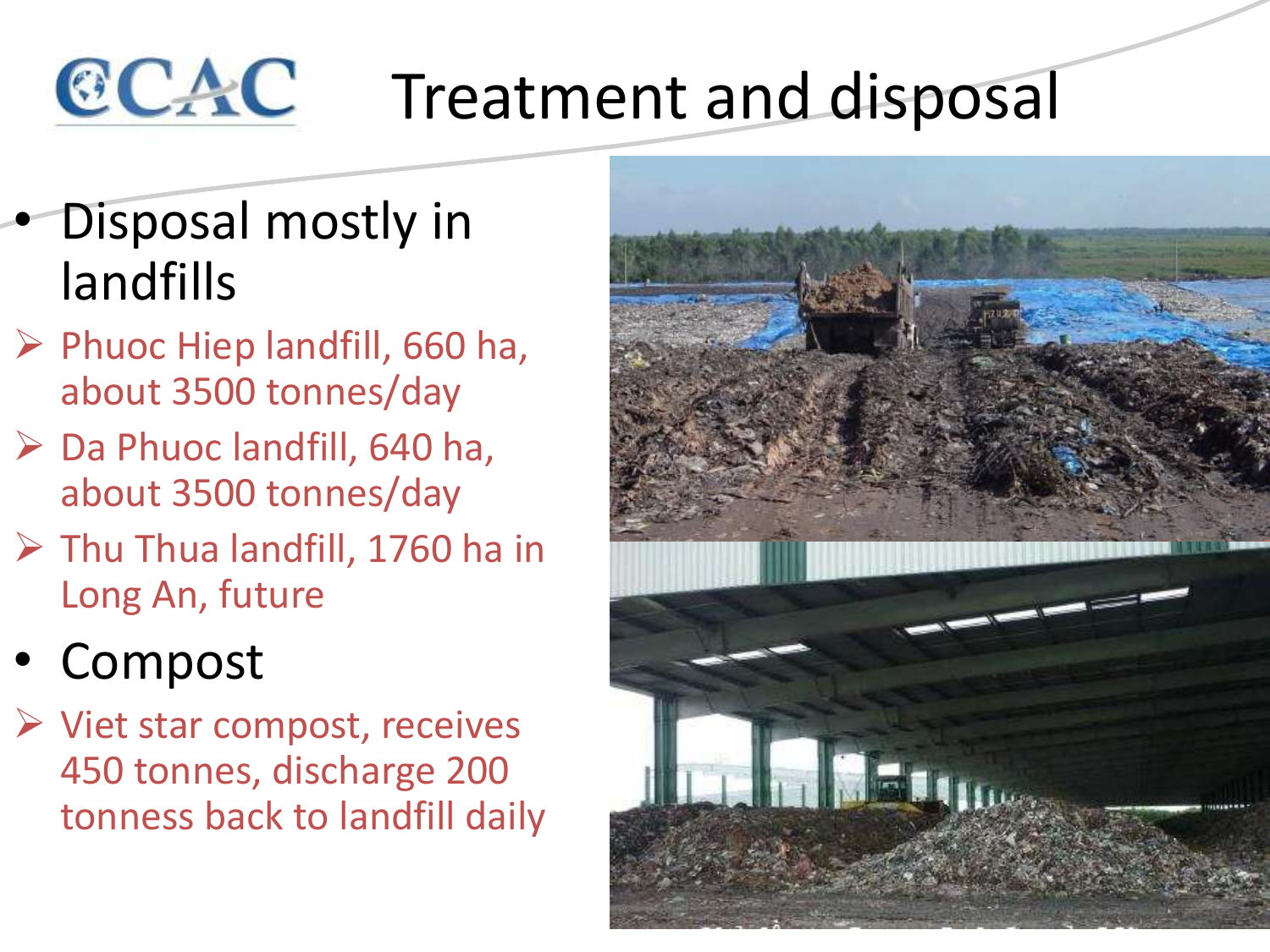#### CCAC Reuse and recycle

- 1200 street junk traders
- 16000 waste pickers
- 1200 recycling shops
- 
- 224 small-scale recycle material processors

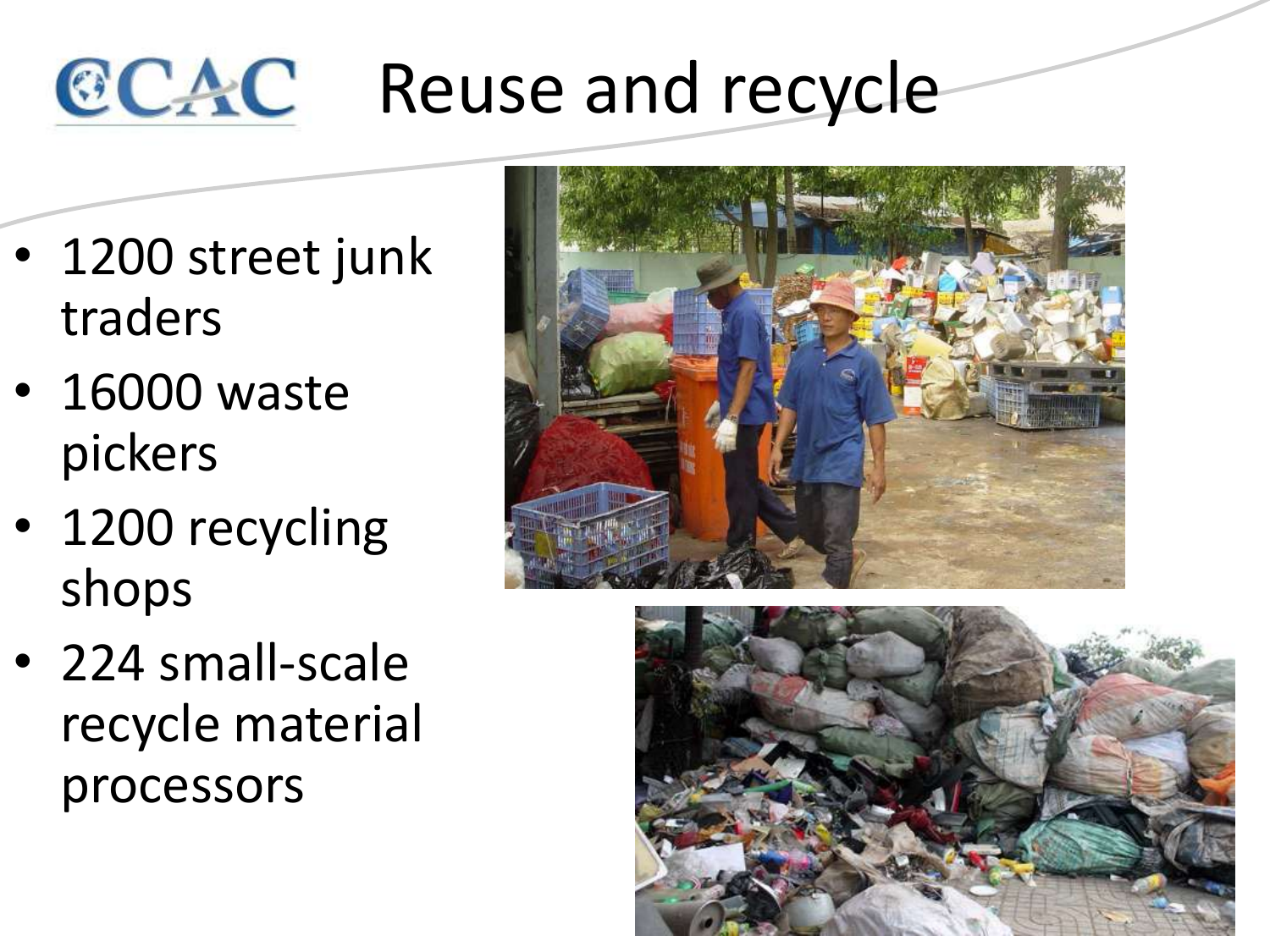

# Problems in domestic waste

### management

- Poor hygiene in door-to-door waste collection and transfer stations
- Lack of waste separation at source
- Negative impacts of landfill on environment, such as gas, leachate, odour, vermin
- Material recovery, especially of organic waste, is limited
- Lack of user-pays system for domestic waste (no financial incentive for households to reduce waste)
- Household organic waste composting project trialed in 2012 and unsuccessful
- Household waste separation projects (various) trialed since 2001 and unsuccessful

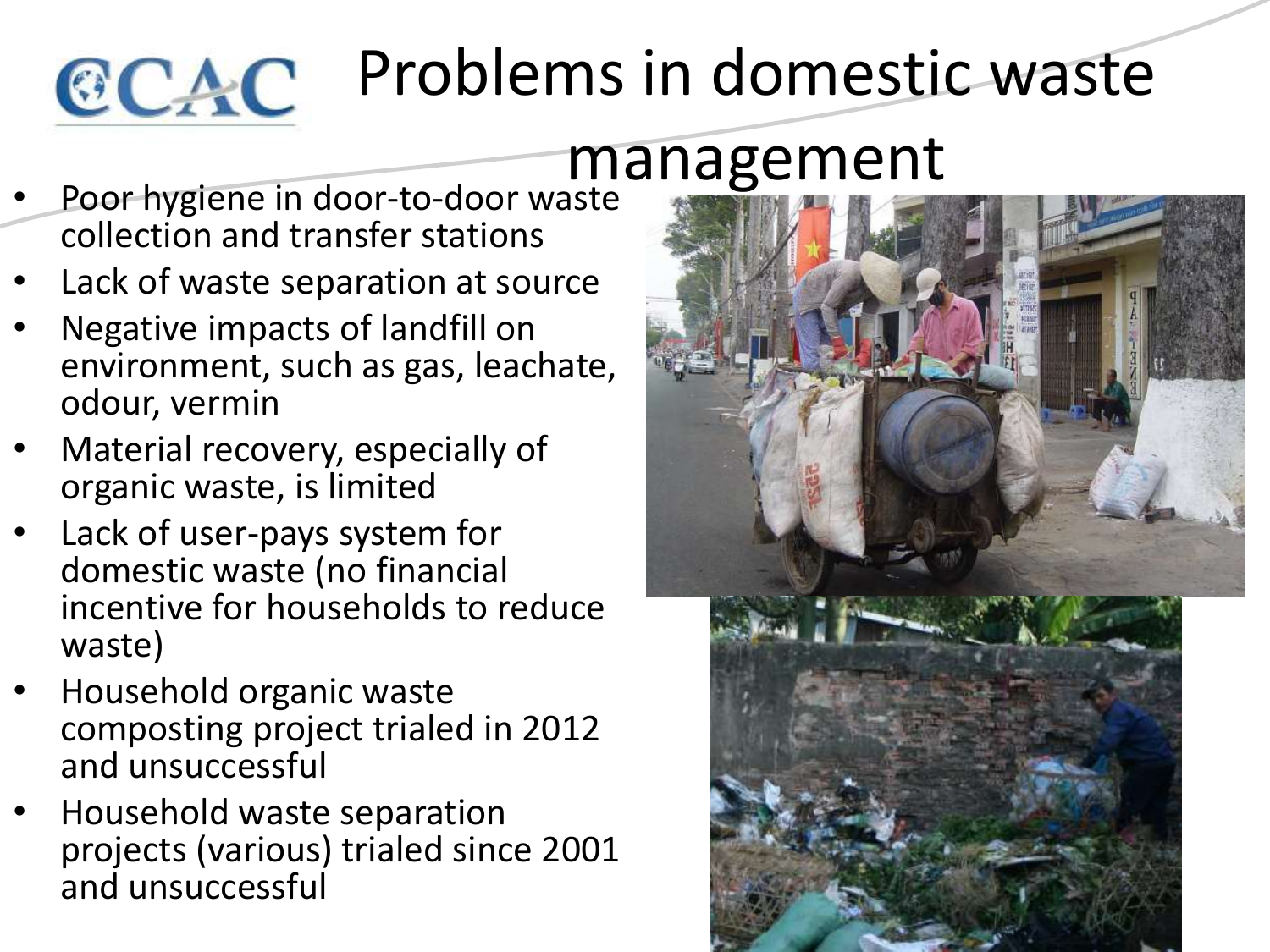

### Cause

- Using command and control policy
- Lack of city or national NGOs (not allowed to exist under current regulations)
- Goals, direction, and strategy for MSW are unclear and too general
- Lack of technology
- Poor infrastructure
- Lack of funding
- Human resources

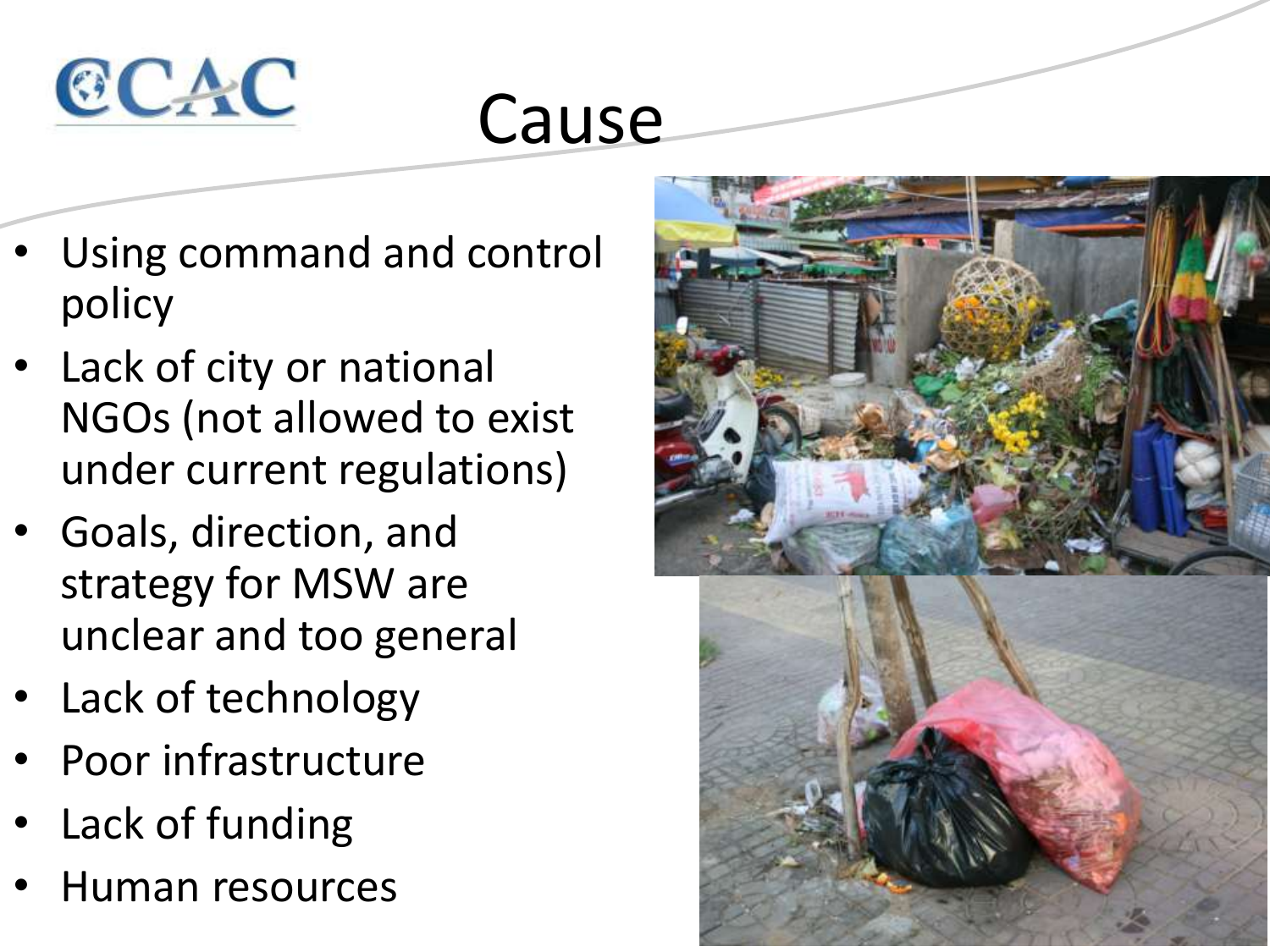

### Proposed actions: improve MSWM and reduce SLCPs

- Landfill gas extraction and energy generation
- Source separation of organic waste from households and compost demonstration project
- Sustainable system for use of organic waste from wholesale (fresh food) markets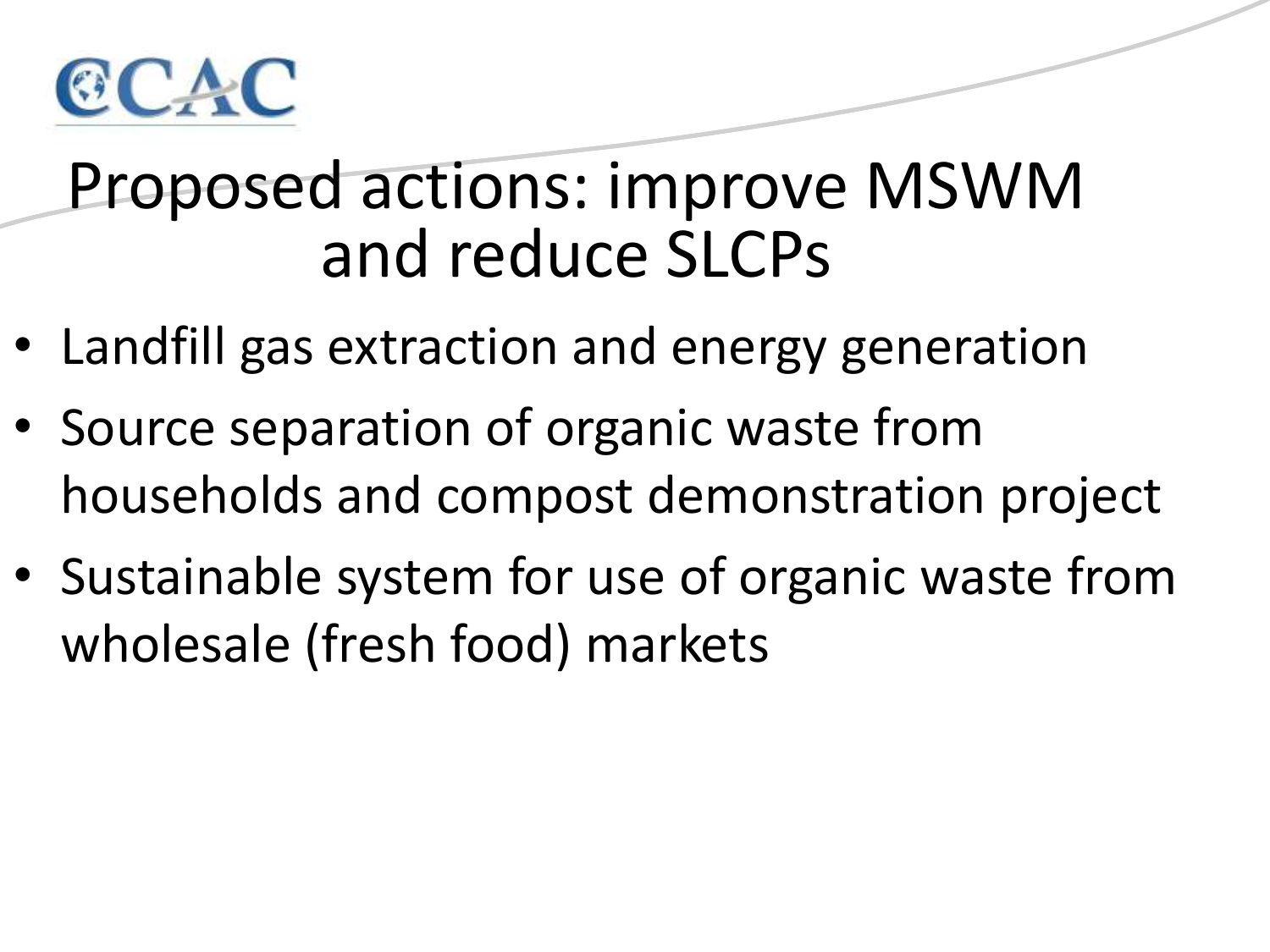

# Conclusions and Next Steps

- Widespread stakeholder consultation needs to take place in order to create a MSW strategy and develop an action plan for HCMC
- MSW improvement projects need stakeholder buy-in and long-term commitment from government to succeed
- Focus needed on waste separation at source and material recovery (recycling and composting)
- Need involvement of national and city NGOs, financial support, and synchronized efforts
- Transparency in solid waste management must be improved
- Diversification of financial resources in solid waste sector
- Develop an action plan to progress MSW improvement projects with CCAC assistance